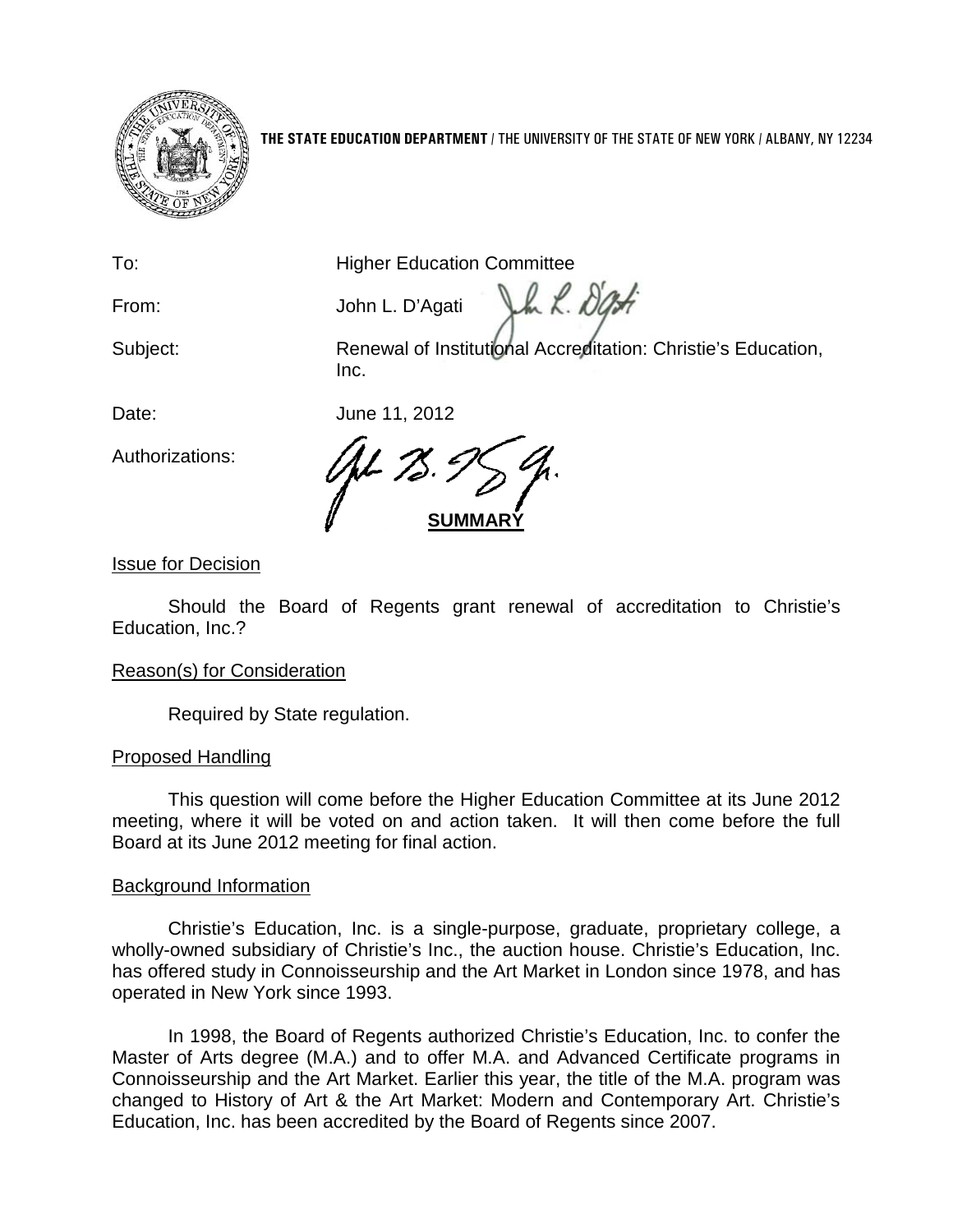### **Recommendation**

It is recommended that the Board of Regents renew the institutional accreditation of Christie's Education, Inc. for a period of five years, with the condition that all recommendations in the report be met by May 22, 2014, with a progress report due on that date, and a follow-up review visit made at the discretion of the Department.

Regents with a conflict of interest or the appearance of a conflict of interest on this application are asked to recuse themselves from participating in the deliberation and decision.

Attachment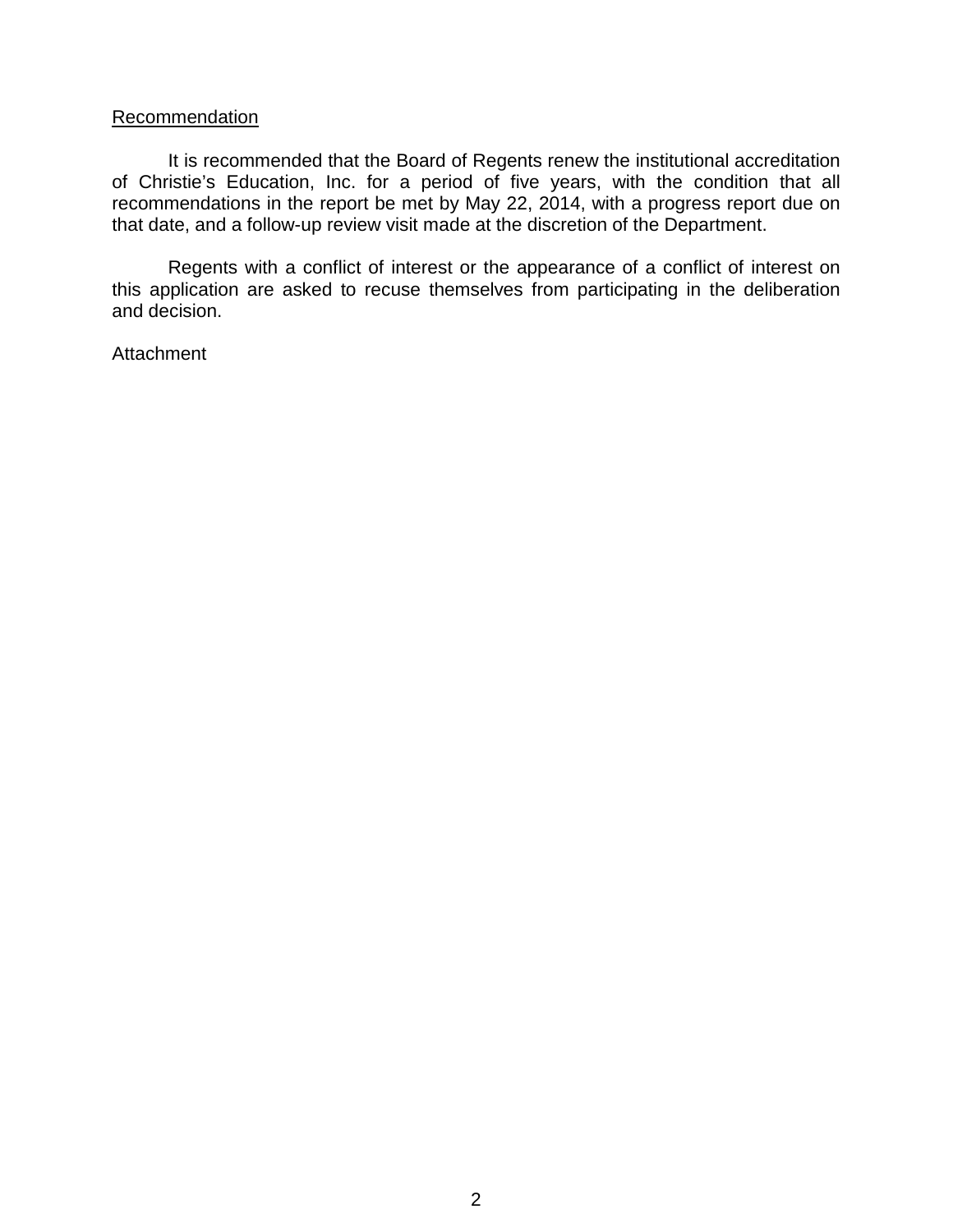### **Information in Support of Recommendation**

#### Peer Review Visit

In preparation for a visit by a peer review team, Christie's Education, Inc. submitted a self-study following the requirements for self-studies in the Handbook of Institutional Accreditation. On February 28-29, 2012, a team of peers (Team) approved by the Department, along with Department staff, conducted a site visit to the college to assess compliance with the standards for institutional accreditation. During the visit, the Team interviewed faculty, administrators, staff, and students. The team also inspected classrooms, administrative offices, and library facilities, visited classes, and reviewed syllabi as well as a random sampling of student work.

Overall, the Team found the college to be in substantial compliance with the standards for institutional accreditation, and recommended renewal of institutional accreditation for five years, with the condition that all recommendations in the report be met by May 22, 2014, with a progress report due on that date, and with a follow-up review visit made at the discretion of the Department.

The Team recommended that the college develop a comprehensive institutional effectiveness and student learning outcomes assessment plan, which is linked to the institution's mission and tied to its strategic plan. Secondly, as the college has recently been approved by USDE to participate in Title IV financial aid programs, the Team recommended that the college develop internal controls to provide the appropriate checks and balances in implementing this program. The Team also recommended a few additions and corrections to information on the college's Web site and catalogue.

The Department transmitted the draft compliance review report to Christie's Education, Inc. for review and comment. The college accepted the draft report's recommendations and included evidence that the improvements recommended are ongoing or planned. Based on the self-study and the college's response, the Department concurred with the Team's recommendation.

#### Regents Advisory Council (RAC) Review

As required by Subpart 4-1 of the Regents Rules, the Department transmitted the final compliance review report for consideration by the Regents Advisory Council on Institutional Accreditation. (The RAC is established in §3.12(d) of the *Rules of the Board of Regents* "to review applications for accreditation and renewal of accreditation pursuant to Part 4 of this Title, and such other matters as the department may ask it to review, and make recommendations to the Regents and the commissioner based on its review.")

On May 17, 2012, the Advisory Council met to consider Christie's Education, Inc.'s application. In a public meeting, it met with the college's Director of Studies, the chair of the peer review team, and Department staff. RAC members discussed their observations and asked questions of the college's representative. The Council then voted unanimously to recommend renewal of institutional accreditation for five years,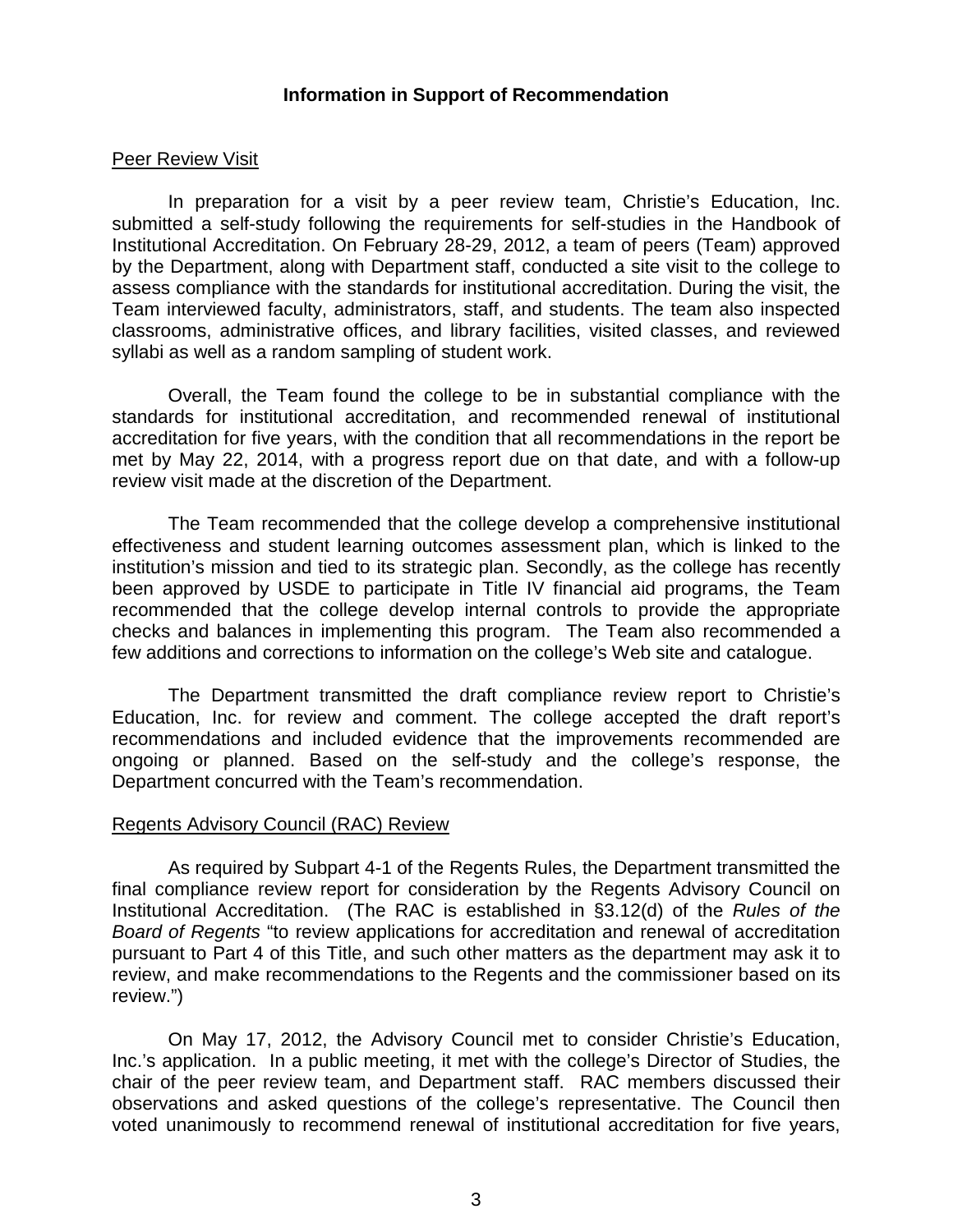with the condition that all recommendations in the report be met by May 22, 2014, with a progress report due on that date, and with a follow-up review visit made at the discretion of the Department.

#### Commissioner's Review

Neither Christie's Education, Inc. nor the Deputy Commissioner for Higher Education appealed the Advisory Council's recommendation. Therefore, pursuant to Subpart 4-1, the Commissioner adopted the Council's recommendation as his recommendation to the Board of Regents.

The attachment to this item sets forth the range of accreditation actions authorized under Subpart 4-1 of the *Rules of the Board of Regents*.